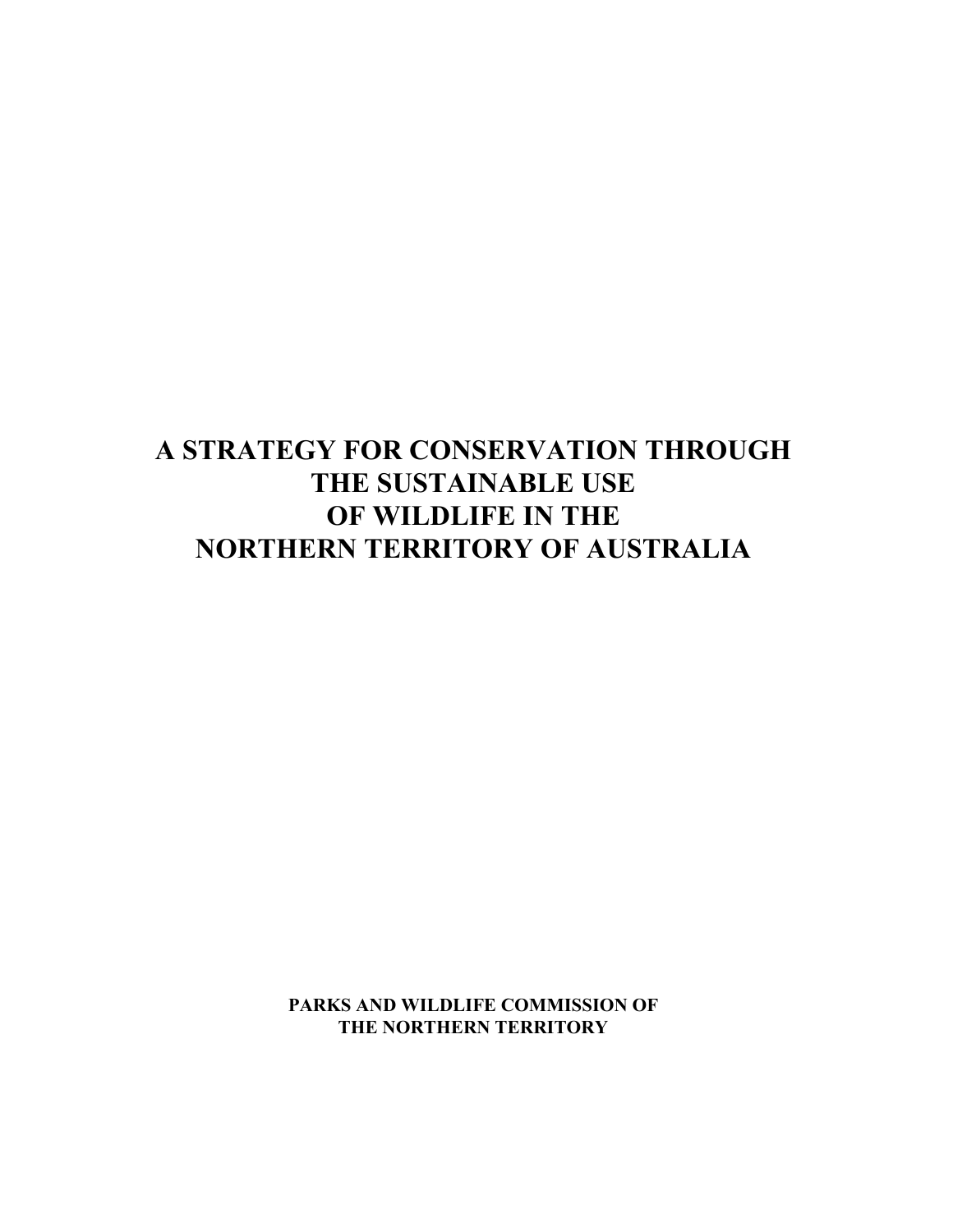# TABLE OF CONTENTS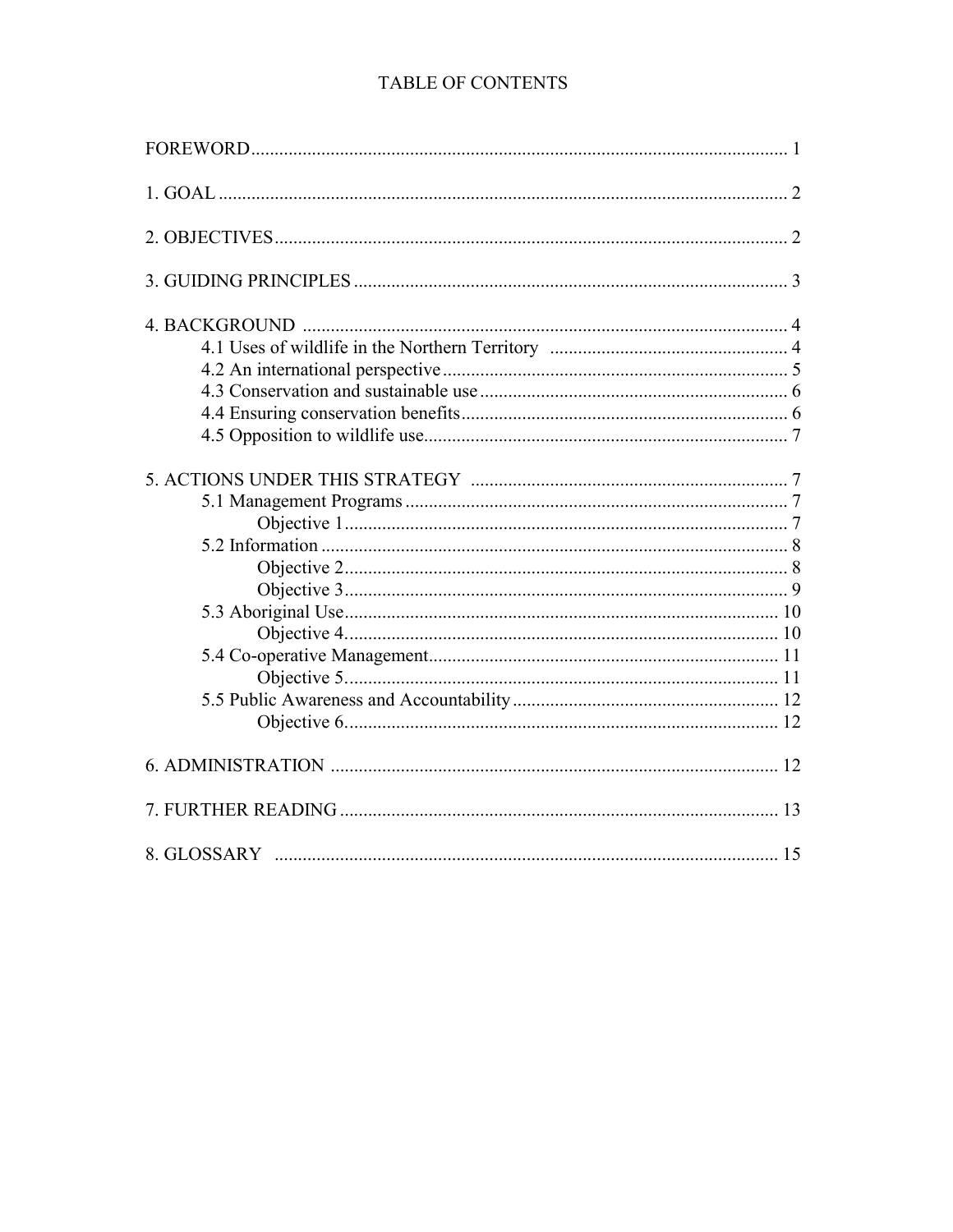# **FOREWORD**

When the Government of the Northern Territory adopted *A Conservation Strategy for the Northern Territory* in 1994, it established a set of guiding principles for advancing both nature conservation and environmental protection. That strategy recognised that Territorians use and value wild plants, animals and ecosystems in a variety of ways. It also recognised the need to integrate conservation into other forms of productive land-use, and provided a broad framework for doing so.

One of the four goals established in *A Conservation Strategy for the Northern Territory,* which is a fundamental goal of our Government's policies, is the sustainable utilisation of natural resources. Use of natural resources has increased the prosperity of people living in the Northern Territory, and can continue to do so if resources are used sustainably, without damaging the integrity of the ecosystems involved.

Towards these ends, our Government has endorsed a series of national strategies including: the *National Conservation Strategy for Australia*; the *National Strategy for Ecologically Sustainable Development* and the *National Strategy for the Conservation of Australia's Biological Diversity*. However, none of these gives clear guidelines and directions about the sustainable use of wildlife.

This document, *A Strategy for Conservation Through the Sustainable Use of Wildlife in the Northern Territory of Australia*, addresses that omission. In keeping with the goals of the Parks and Wildlife Commission's *Wildlife Utilisation Policy*, it establishes a goal, objectives and a set of guiding principles for initiatives taken under this *Strategy*. It also identifies a series of actions which can and will be taken, in a positive and responsible way, to achieve the objectives. The *Strategy* will be reviewed and updated regularly to take account of such new information as may become available.

Minister for Parks and Wildlife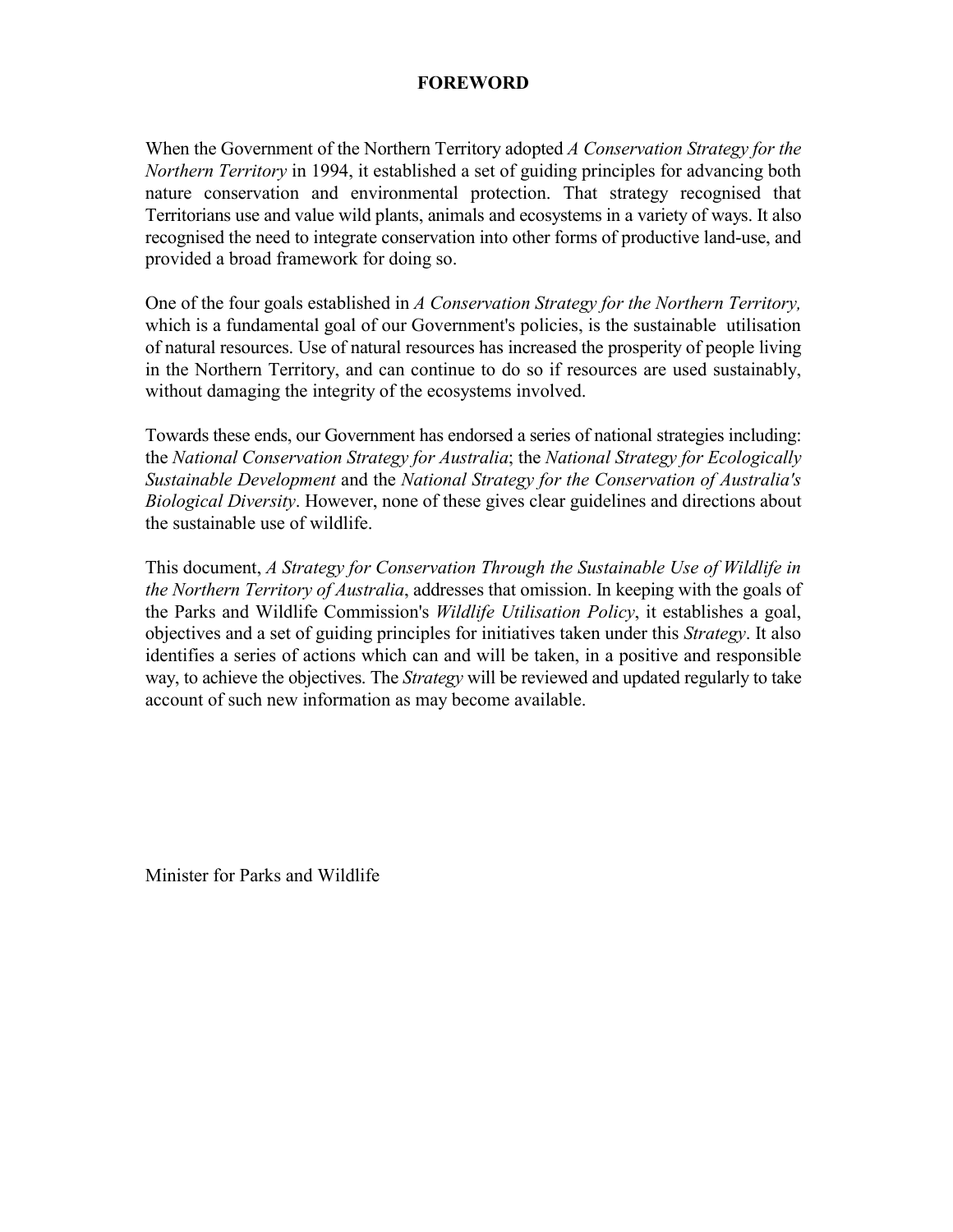#### **1. GOAL**

The goal of this strategy is:

To enhance the conservation of Northern Territory plants and animals through the development of programs incorporating their sustainable use.

## **2. OBJECTIVES**

To achieve the Goal, six objectives are defined that fall into five broad areas - Management Programs, Information, Aboriginal Use, Co-operative Management, and Public Awareness and Accountability. Various actions are identified for achieving these objectives (see ACTIONS UNDER THIS STRATEGY), and all are subject to the eight guiding principles below. The objectives are:

#### *Management Programs*

1. To develop, test and implement management programs incorporating sustainable use.

#### *Information*

- 2. To gather information needed to formulate, implement or improve management programs involving sustainable use.
- 3. To identify species and habitats whose conservation can be enhanced by management programs incorporating sustainable use.

#### *Aboriginal Use*

4. To ensure that Aboriginal people can maintain traditional uses of wildlife and have the option to develop commercial uses on a sustainable basis.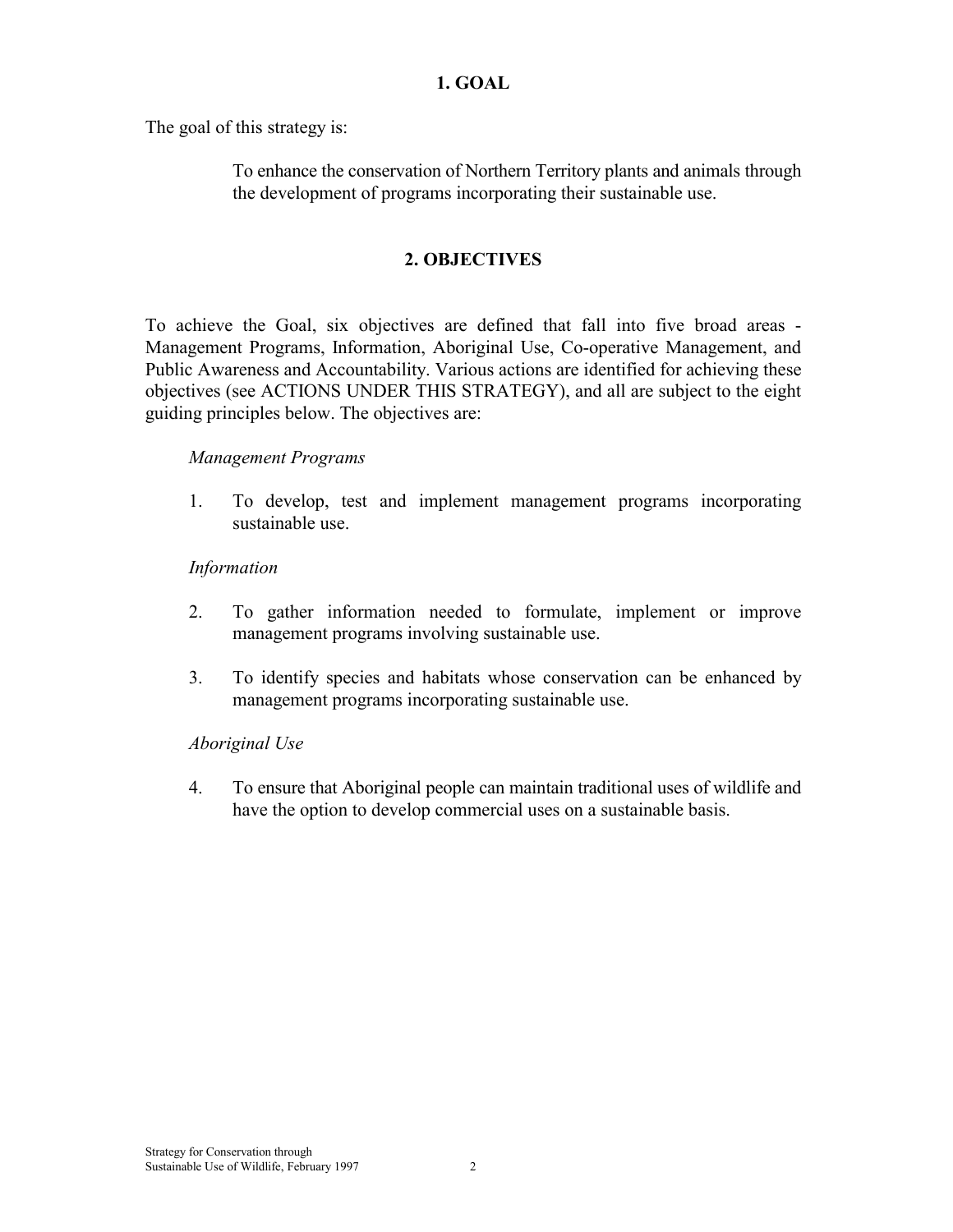### *Co-operative Management*

5. To investigate options for enhancing the role of landowners in wildlife management through co-operative management agreements.

# *Public Awareness and Accountability*

6. To make information available to the public on conservation, sustainable use, and the operation of management programs incorporating sustainable use.

# **3. GUIDING PRINCIPLES**

The implementation of actions taken to achieve the objectives of this *Strategy* will be subject to the following eight guiding principles:

1. All uses of wildlife should be sustainable and should not be detrimental to the conservation of species or their supporting ecosystems.

2. Sustainable use of wildlife is a legitimate means of satisfying the subsistence, spiritual, cultural, commercial and recreational needs of the Northern Territory's people.

3. Conservation of wildlife and natural habitats on private lands will be enhanced if landowners and regulatory agencies have common goals, and co-operate to achieve them.

4. Economic benefits derived from using wildlife sustainably, create commercial incentives for landowners to conserve wildlife and natural habitats and to co-operate with regulatory authorities pursuing conservation goals.

5. Landowners must be key beneficiaries from any use of wildlife that takes place on their lands.

6. Management programs that provide for wildlife use need to be: adaptive; based on the best available knowledge; and provide for regulation, monitoring, reporting, review and adjustment.

7. The unique relationship between Aboriginal people and wildlife is a special case that must be safeguarded at all times.

8. When evaluating sustainable use management options the enhancement of wildlife conservation will be the overriding consideration.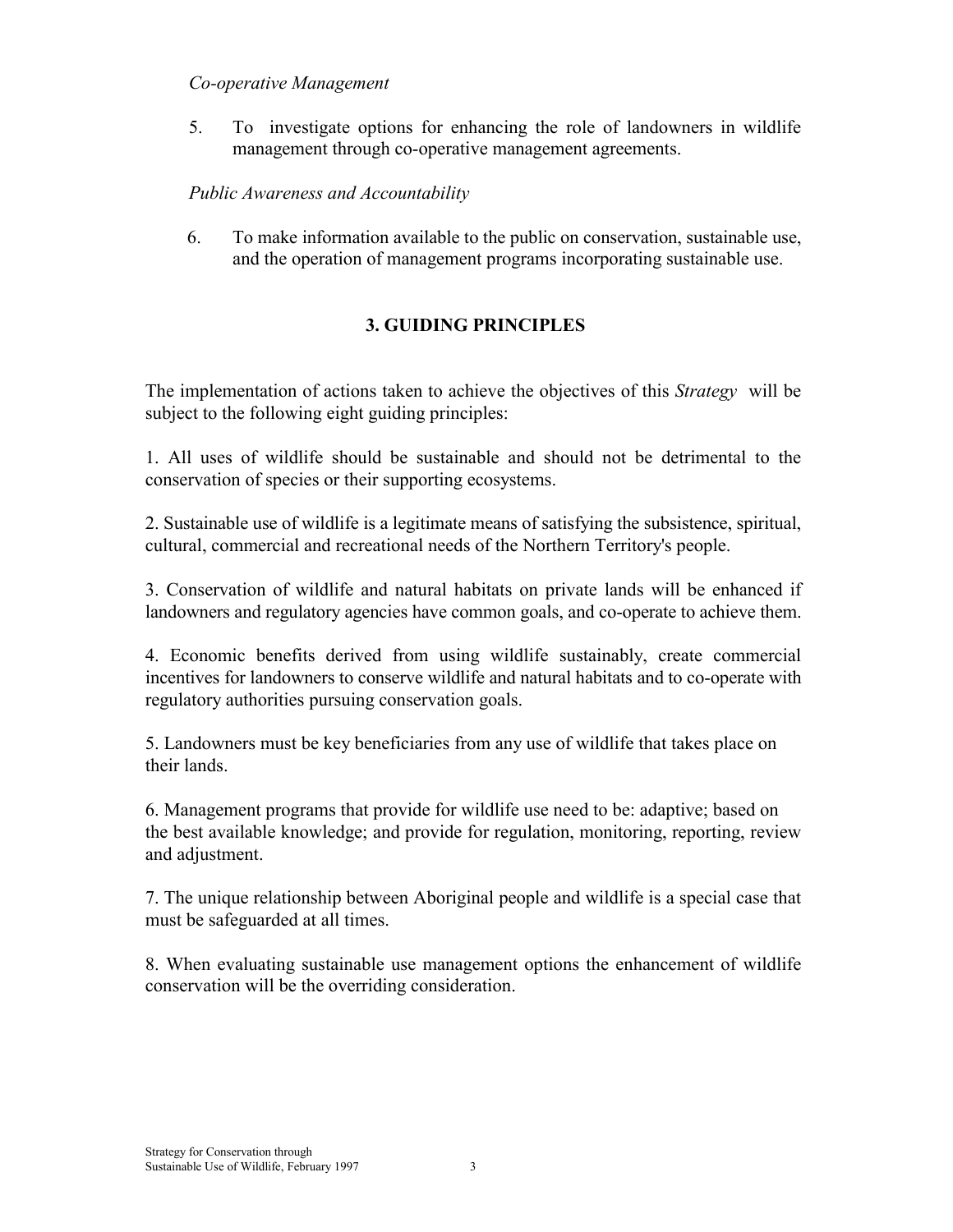# **4. BACKGROUND**

## **4.1 Uses of wildlife in the Northern Territory**

For at least 40,000 years Aboriginal people in the Northern Territory have used a great variety of wild species for a diverse range of purposes. Many of these uses continue today and are linked directly to the maintenance of culture and tradition.

With European settlement of the Northern Territory during the 1800's, uses of wild species increased. Crocodiles and fish were exploited commercially for distant markets. Many native plants were used as food for exotic grazing animals, some of which, like the water buffalo, roamed wild.

Today people in the Northern Territory use wildlife regularly. Uses range from strictly subsistence to fully commercial and they include both consumptive (removing wildlife permanently from the wild) and non-consumptive (viewing, photography, ecotourism) uses. They generate a variety of direct and indirect benefits to individuals and to the Northern Territory population as a whole. They also provide opportunities for economic development, particularly in remote areas.

Examples of consumptive uses and their benefits are many and varied. Aboriginal people harvest a great many species for food, shelter, recreation, medicines and cultural activities. Aboriginal arts and craft, made from animal and plant materials, are in demand nationally and internationally, and represent an important source of income and employment for many communities. In remote communities "bush tucker" provides a critically important nutritional component of the diet. Hunting and fishing are major recreational activities within the Northern Territory and are increasingly incorporated into the tourist industry. Native plants are used for grazing cattle. Many species are displayed in zoos and other centres of research and education. Native birds and some reptiles are common pets within and outside the Northern Territory. The flowers, leaves and fronds of native plants are used for floral arrangements.

One of the most successful sustainable use programs involves crocodiles. Through a combination of captive breeding, harvesting wild eggs and "problem" animals, an industry producing skins and meat has been established and sustained. Payments to landowners provide incentives to conserve crocodiles on private lands, and there is general acceptance in the community that wild crocodiles are a valuable asset to the Northern Territory, that should be maintained in large numbers, despite their predatory nature.

Other current activities and programs also have sustainable use components. This *Strategy* will bring together existing consumptive uses of wildlife and work to ensure that current and future uses are sustainable. The advantage of using this *Strategy* as an umbrella is that it allows the problems of sustaining use to be systematically and consistently addressed.

Non-consumptive uses of wildlife are to a large extent linked to viewing and photographing plants and animals, in natural landscapes. The *Northern Territory Tourism*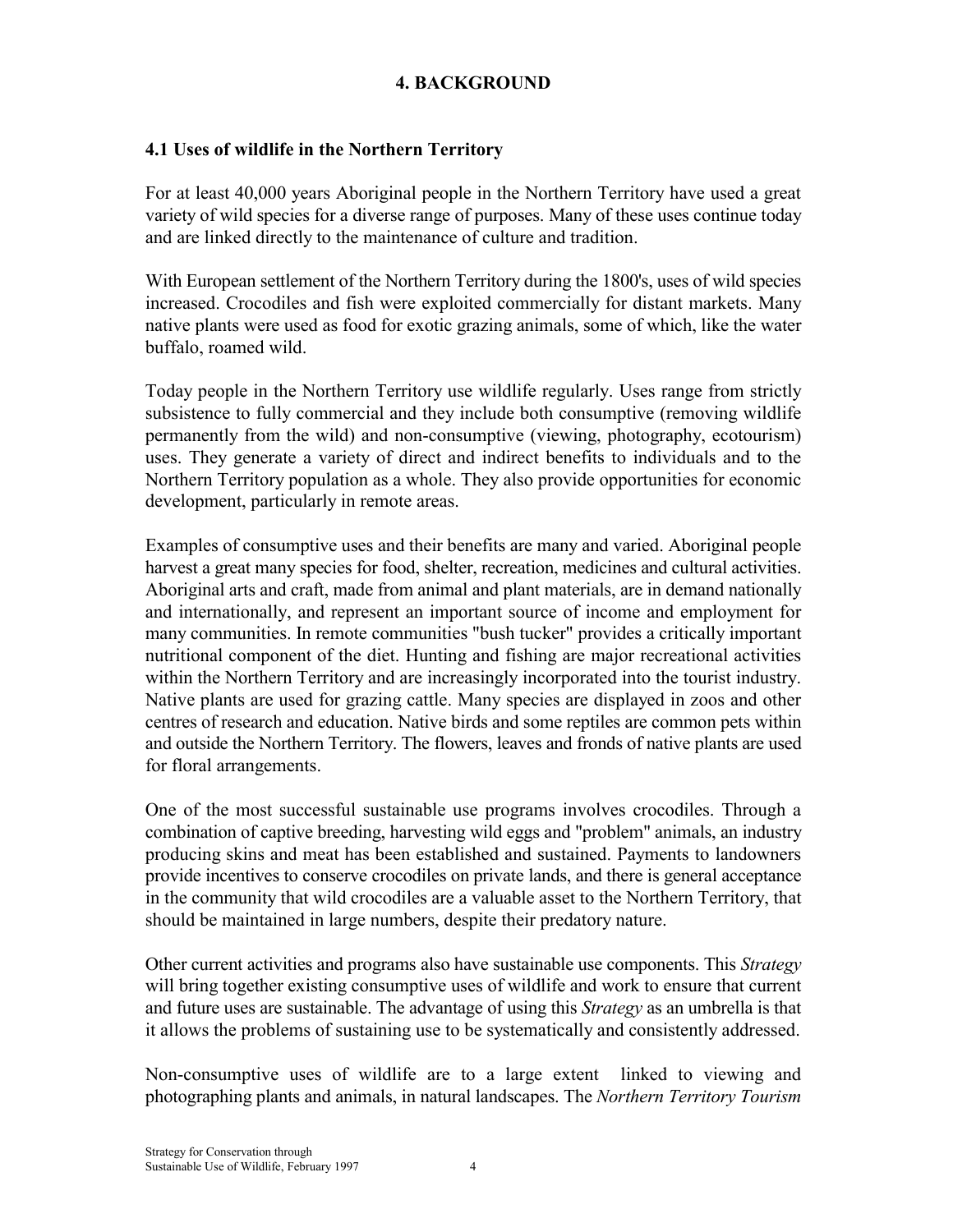*Development Masterplan* identifies ecotourism focusing on wildlife and the outback ethos as a major future direction. This *Strategy* does not deal with the non-consumptive uses of wildlife.

# **4.2 An international perspective**

To many people the word "conservation" conjure thoughts of protecting animals and habitats, particularly in National Parks and reserves. Indeed, around 10% of the world's land surfaces are now located in some form of protected area. The maintenance of these areas, primarily for the non-consumptive use of wild species is, and should remain, a major international priority - a sound investment against future uncertainties.

However, recent interest in the conservation of biodiversity has heightened global awareness of the need to address realistically the conservation problems posed by diminishing wildlife and wildlife habitats on lands *outside* protected areas. The 90% of the world's land surfaces outside protected areas and often privately owned or managed, still represent the major storehouse of the world's biodiversity. They are also ecologically essential to the maintenance of many species that reside in protected areas for only part of the year.

Wildlife conservation on these lands is constrained by economic and humanitarian needs. People need food and usually endeavour to improve their quality of life. All Governments encourage development for these purposes. Agriculture, aquaculture and most forms of development typically erode or replace the natural biodiversity we try to conserve.

The concept of conservation through sustainable use accepts that wildlife and natural habitats on private lands are competing for their existence against other forms of productive land-use, or are vulnerable to being placed in that position. It allows the problem to be addressed pragmatically by making wildlife commercially valuable to landowners, and controlling the extent of use to ensure sustainability.

Conservation through sustainable use is a concept endorsed by the *World Conservation Strategy* and its successor *Caring for the Earth*: two global overviews of conservation compiled by the International Union for the Conservation of Nature and Natural Resources (IUCN), (also known as the World Conservation Union), World Wild Fund for Nature and the United Nations Environment Program. It is fundamental to *Our Common Future*, a global review of conservation and development carried out by the World Commission on Environment and Development, in response to an urgent call from the United Nations General Assembly. It is supported by Recommendations of the IUCN, and Resolutions from the Convention on International Trade in Endangered Species of Wild Fauna and Flora (CITES).

Yet, there can be no disputing that the *uncontrolled* use of wildlife for commercial purposes has often resulted in serious wildlife conservation problems. Some people still consider *conservation* and *use* to be mutually exclusive activities (see Opposition to wildlife use).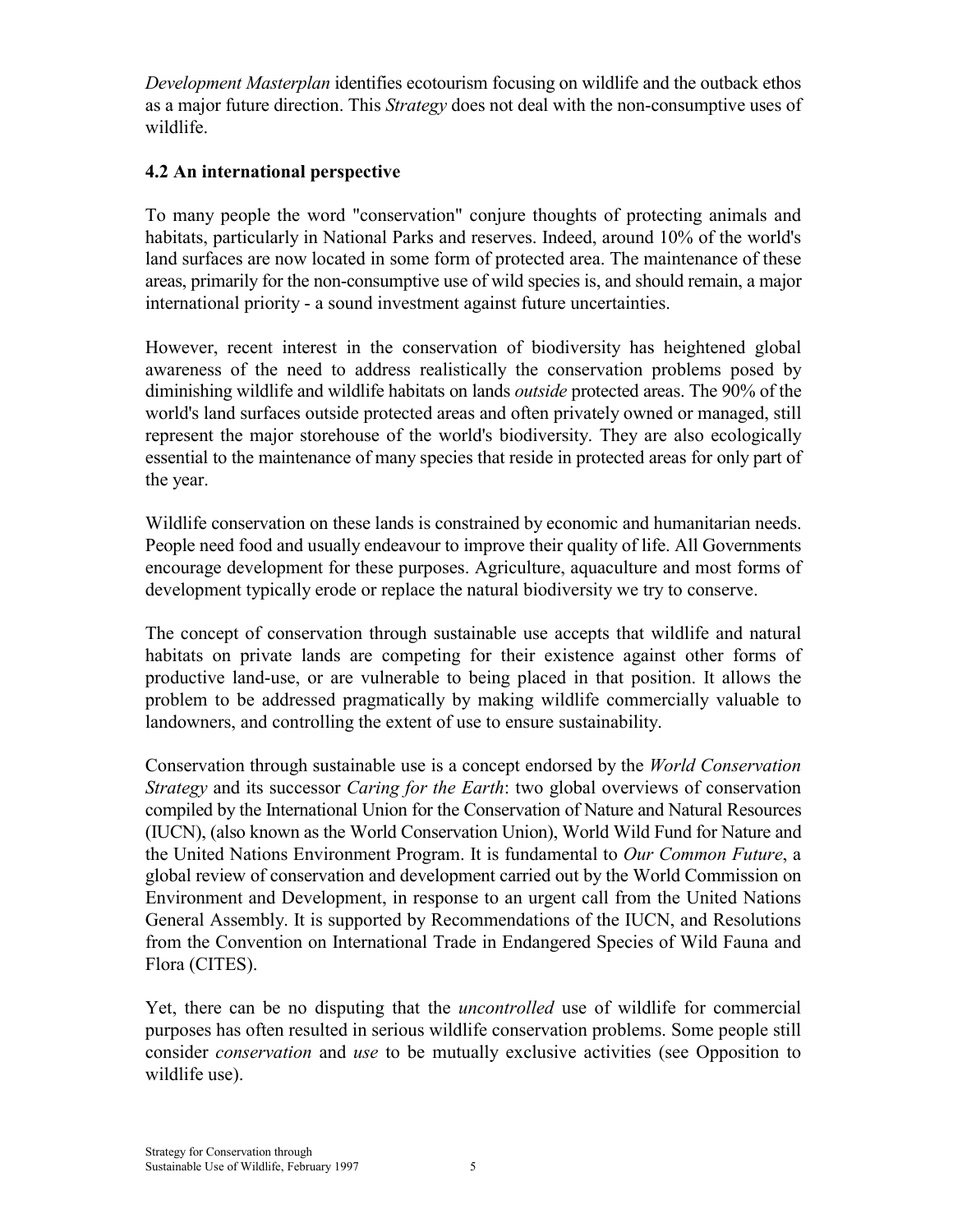## **4.3 Conservation and sustainable use**

Humans have a long history of destroying or replacing items that they do not own, use or understand, and an equally long history of conserving items to which they attribute a positive value. In this regard, wildlife is no different from other items that people have conserved, or chosen not to conserve: buildings, paintings, knowledge, religious icons and so on.

The underlying problem with wildlife conservation on private lands, is the fact that most landowners must use their lands to produce products that can be eaten, sold or bartered commercially valuable products. As most wildlife has no direct use or value to landowners, it is replaced at an alarming rate around the world, particularly by crops and domestic animals.

The expectation that landowners will embrace conservation, at their own cost, for no benefit to them, is at best unrealistic. The continuing loss of biodiversity on private lands around the world supports this view. Most Governments cannot compensate landowners for not producing marketable products, nor can they afford to place all lands within the National Park estate. Indeed, the economy and well-being of many nations, including Australia, depend on the community benefits gained through agricultural production.

Wildlife on private lands, like agricultural crops and domestic animals, is a renewable resource that can be used sustainably. Some species have a sufficiently high market value to ensure landowners can receive economic benefits from them. In such cases, the benefits provide tangible incentive for landowners to conserve wild species and their supporting ecosystems.

#### **4.4 Ensuring conservation benefits**

With careful planning and responsible management, sustainable use programs can benefit conservation in a variety of ways. The major benefit is the maintenance of healthy intact habitats to support the species being used*.* However, there are many more subtle conservation benefits. Management programs that incorporate sustainable use can:

Reduce conflicts between conservation and development interests.

 Create long-term income-earning capacity from habitats that may otherwise have no economic value and are vulnerable to being destroyed or replaced for other forms of gain.

 Create economic incentives to rehabilitate habitats degraded through unsustainable use, feral animals or noxious weeds.

Undermine illegal trade in wildlife.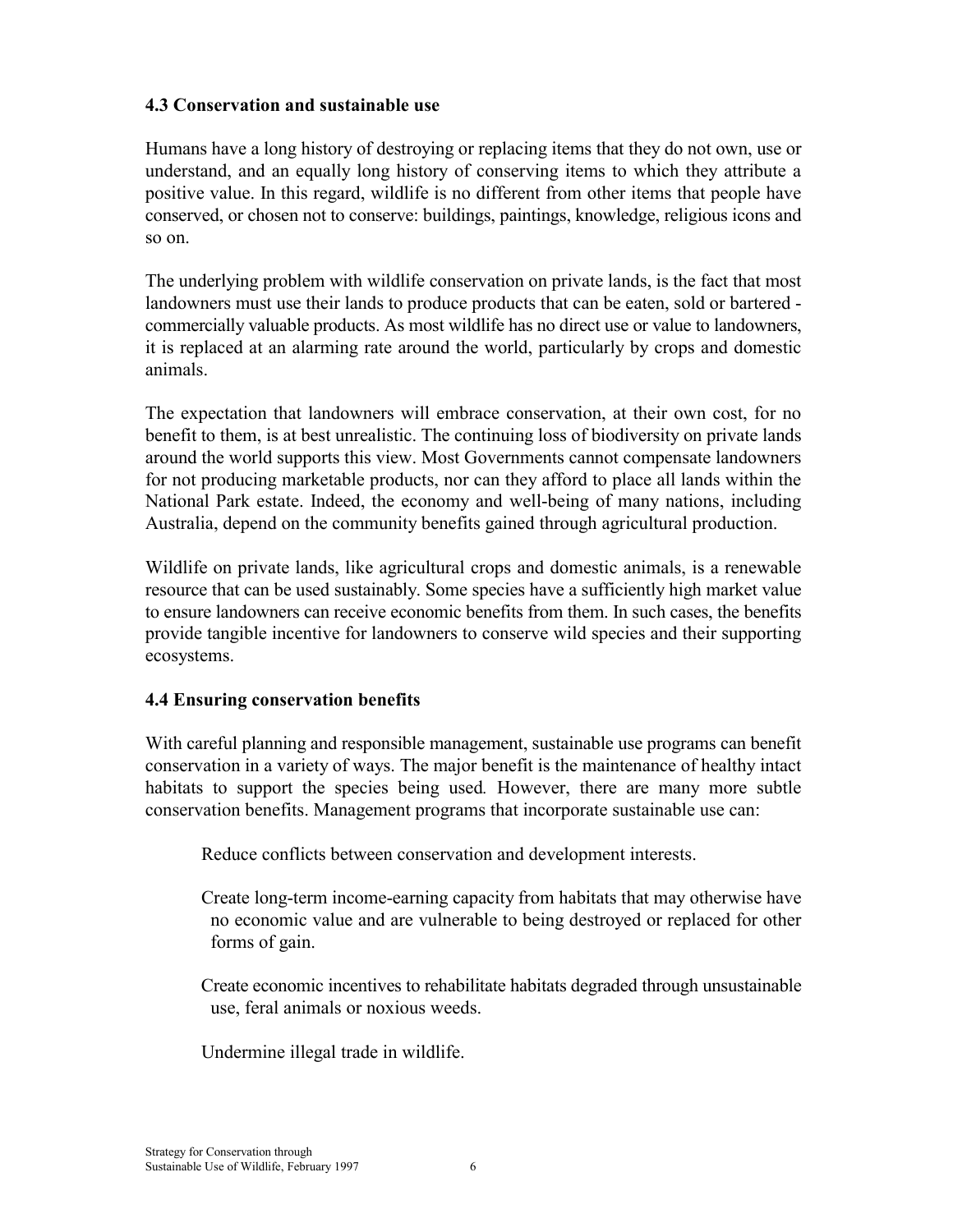Provide economic and employment opportunities for people, particularly indigenous people for whom employment in wildlife industries is consistent with the maintenance of hunter-gatherer traditions and culture, in remote areas.

Increase the knowledge of species and ecosystems.

 Quantify the responses of wildlife to use, which can help assess the conservation risks of increased mortality from any source.

# **4.5 Opposition to wildlife use**

Not all people can or should be expected to support conservation programs involving sustainable use. Some are acutely aware of conservation problems that have been caused by unregulated use driven by high demand. Others subscribe to religious doctrines opposed to animal use. Proponents of animal rights philosophies argue that humans have no moral right to use animals. Aboriginal people cannot use species with which they share totemic relations.

These are complex and sensitive issues in a multicultural society adopting a diversity of religions, cultures, morals and traditions. In any final analysis those charged with the responsibility of conserving our biodiversity, need to act now, using the best information and technology available. To delay conservation actions until all people reach consensus on a single philosophical approach to conservation, may be to delay it indefinitely!

# **5. ACTIONS UNDER THIS STRATEGY**

To advance each of the six objectives, the following actions will be undertaken under the broad categories of Management Programs, Information, Aboriginal Use, Co-operative Management and Public Awareness and Accountability.

# **5.1 Management Programs**

*Objective 1*

*To develop, test and evaluate management programs incorporating sustainable use*.

Management Programs can be approved by the Northern Territory Government under the *Territory Parks and Wildlife Conservation Act 1993*. Such programs provide a legal basis for all parties to follow an agreed set of actions and procedures and are a key element of this *Strategy*. Programs involving the export of wildlife or wildlife products from Australia are subject to further approval by the Commonwealth Minister of the Environment under the *Wildlife Protection (Regulation of Exports and Imports) Act 1982*.

*Trial Management Programs* will be formulated and used to guide experimental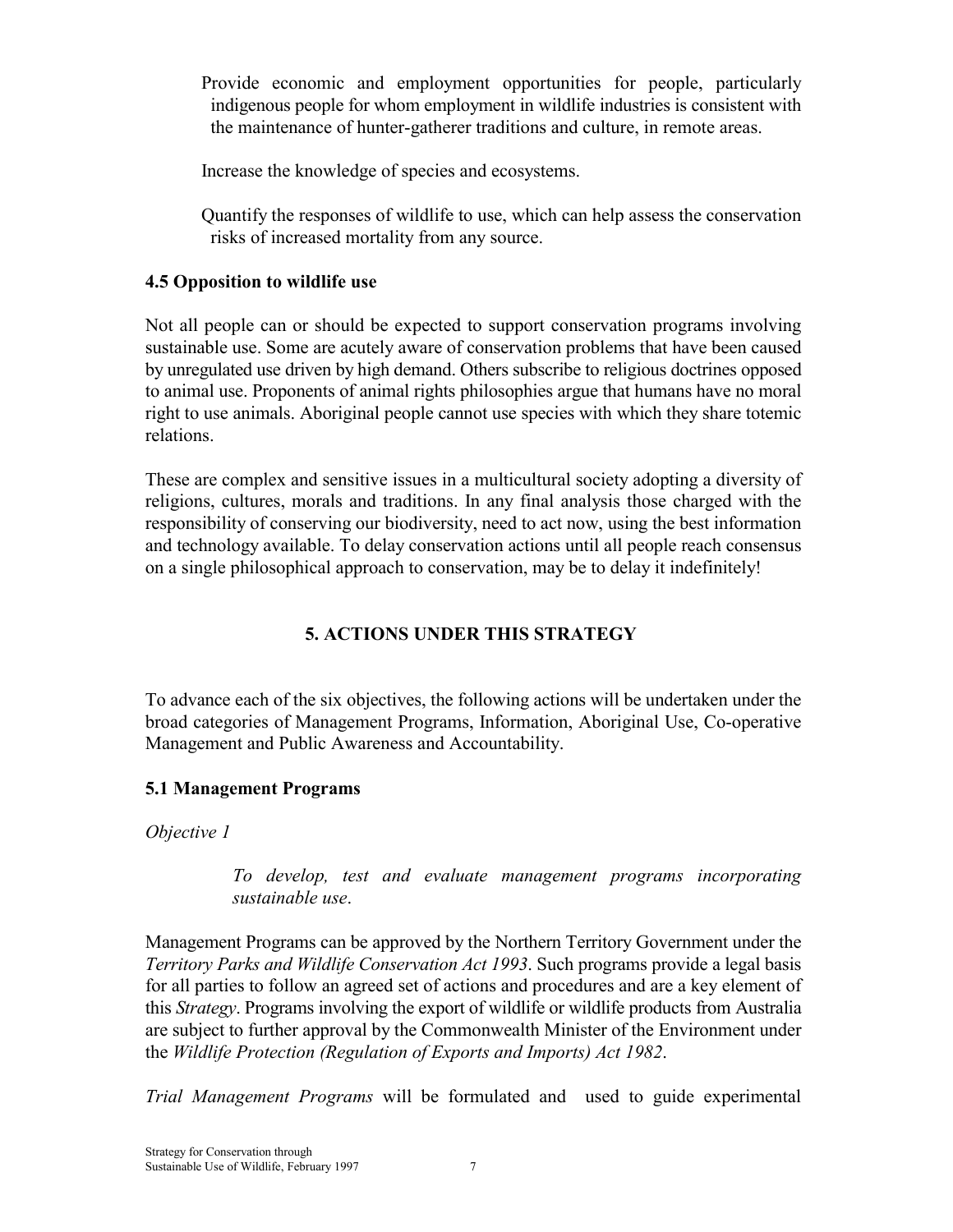management and foster co-operation between landowners and regulatory authorities. All management will be: adaptive; based on the best available knowledge; and, provide for monitoring, regulation, reporting, review and corrective actions (Guiding Principle 6). Actions to be taken are:

> Develop and test a *Trial Management Program* for the conservation of cycads that provides for sustainable use.

> Develop and test a *Trial Management Program* for the conservation of Red-Tailed Black Cockatoos that provides for sustainable use.

> Develop and test a *Trial Management Program* for the conservation of Magpie Geese that provides for sustainable use.

> Develop and test a *Trial Management Program* for native timber species that makes provision for their sustainable use.

> Review the current Commonwealth approved *Management Program* for crocodiles, and revise as needed to ensure it:

- meets the guiding principles of this *Strategy*;
- fulfills obligations made in Australia's proposal to CITES for an unqualified Appendix II listing of Saltwater Crocodiles;
- adopts the most efficient and cost-effective approaches to population monitoring and the management of problem crocodiles.

 Prepare a report assessing the degree to which feral wildlife populations can or should be managed under this *Strategy*.

# **5.2 Information**

*Objective 2.*

*To gather information needed to formulate, implement or improve management programs incorporating sustainable use*.

The success of management programs involving sustainable use depends on the extent to which they account realistically for each of the main groups of variables involved: biological, social and economic. From a biological perspective, it is essential that a species can withstand harvests of a specified level without detriment to their wild populations or supporting ecosystems. The impact of a harvest can only ever be determined by testing: hence the importance of monitoring, review and adaptive management.

As discussed below, successful programs will depend on many people, particularly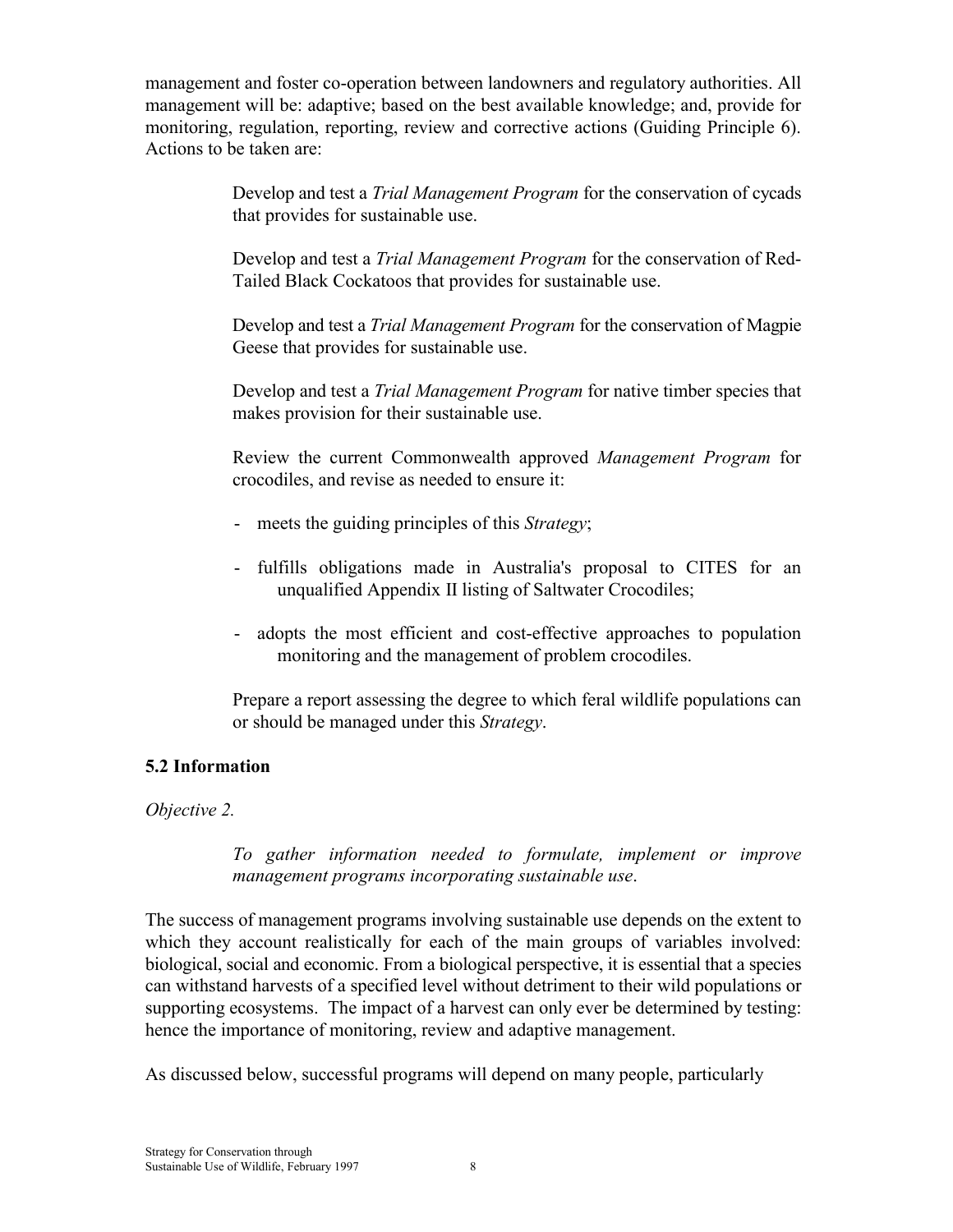landowners. It is critical that the programs take account of current social and economic systems. Off-reserve conservation programs are much more likely to achieve long term conservation if they provide economic and social, as well as environmental, benefits.

Biological information on status (past and present distribution and abundance), population dynamics and responses to harvesting are considered a priority for the evaluation of ongoing *Management Programs*, the development of *Trial Management Programs* and the identification of other species suitable for conservation through sustainable use. Actions to be taken are:

> Analyse the distribution of cycads in the Northern Territory and quantify factors affecting that distribution.

Develop a monitoring program for Red-Tailed Black Cockatoos.

Review and refine as necessary the monitoring program for Magpie Geese.

Evaluate the impacts of harvesting on Magpie Geese.

Review and refine as necessary the monitoring program for crocodiles.

 Establish information priorities needed to implement and assess trial harvests of Saltwater Crocodiles.

 Assess the levels of use currently being made of wild dugong and sea turtle populations.

Review monitoring programs for wild dugong and sea turtle populations.

- Assess cost-effective methods of inventory and monitoring of native timber species subject to commercial use or suited to management through sustainable use.
- Assess harvest information needs with regard to the responsible monitoring of plant and animal populations subject to use.`

#### *Objective 3.*

*To identify species and habitats whose conservation can be enhanced by management programs incorporating sustainable use*.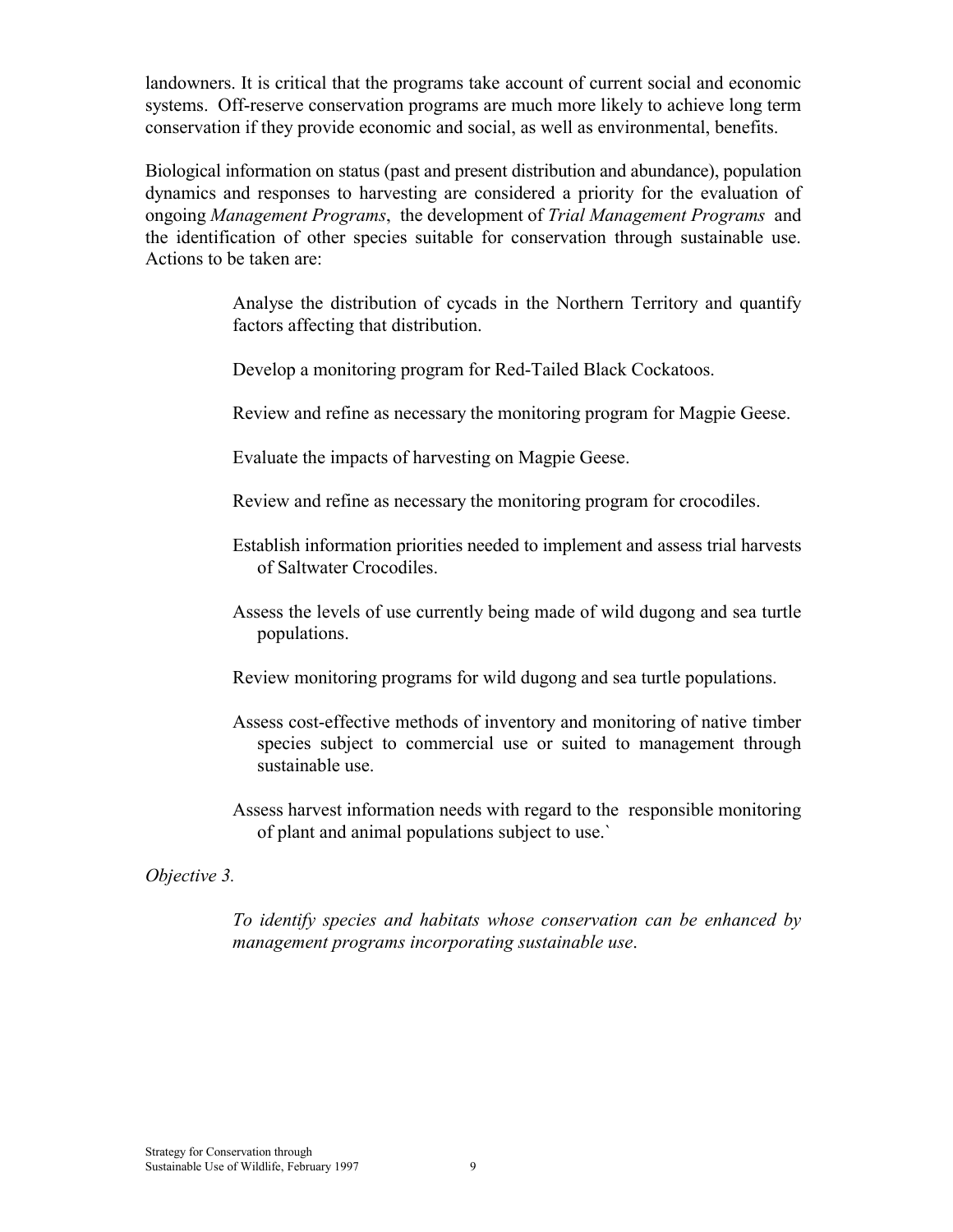Some wild plants, animals and habitats are used commercially now in the Northern Territory. Others were used historically, or may have potential to be used, based on established uses in other parts of Australia or the world. Establishing uses or potential uses of wild species, and assessing the vulnerability of the species' habitats to being replaced by other forms of land use incompatible with the maintenance of those species, will assist in developing priorities for new programs incorporating sustainable use.

Proposals to use native plants and animals for commercial purposes arise continually. In many cases such proposals are impractical due to the limited distribution or rarity of the species involved, but for others, it can lead to management programs generating tangible conservation and economic benefits. The ability to rapidly assess biological "feasibility", in even the most preliminary terms, depends directly on the existence of data bases containing general information on the distribution and abundance of fauna and flora within the Northern Territory and the processes that may threaten them. Analyses of such information form part of a proposed bioregional approach using a variety of means to ensure sound conservation. Actions to be taken are:

> Develop a data base for collating information on existing and potential uses of flora and fauna in the Top End that is linked to the status of habitats occupied by the species.

> Prepare a report on habitats considered most vulnerable to being replaced or lost on private lands, with an assessment of key species that may be subject to use now or suitable for management programs incorporating sustainable use.

> Develop and maintain general data bases on the distribution and abundance of flora, fauna and habitats within the Northern Territory.

#### **5.3 Aboriginal Use**

#### *Objective 4.*

*To ensure that Aboriginal people can maintain traditional uses of wildlife and have the option to develop commercial uses on a sustainable basis.*

The relationship between Aboriginal people and wildlife is a special one, intimately connected to the maintenance of culture, tradition, religion, traditional law, health and land ethic. It is almost impossible to define the relationship in non-Aboriginal terms, and thus Aboriginal people themselves must be the key players in management initiatives. Cooperative management programs may be particularly robust, because they allow Aboriginal goals, knowledge and skills to be integrated with the latest wildlife management technology, as appropriate. Actions to be undertaken are:

> Encourage Aboriginal organisations and leaders to identify wildlife use problems or goals they feel would benefit from management programs involving sustainable use.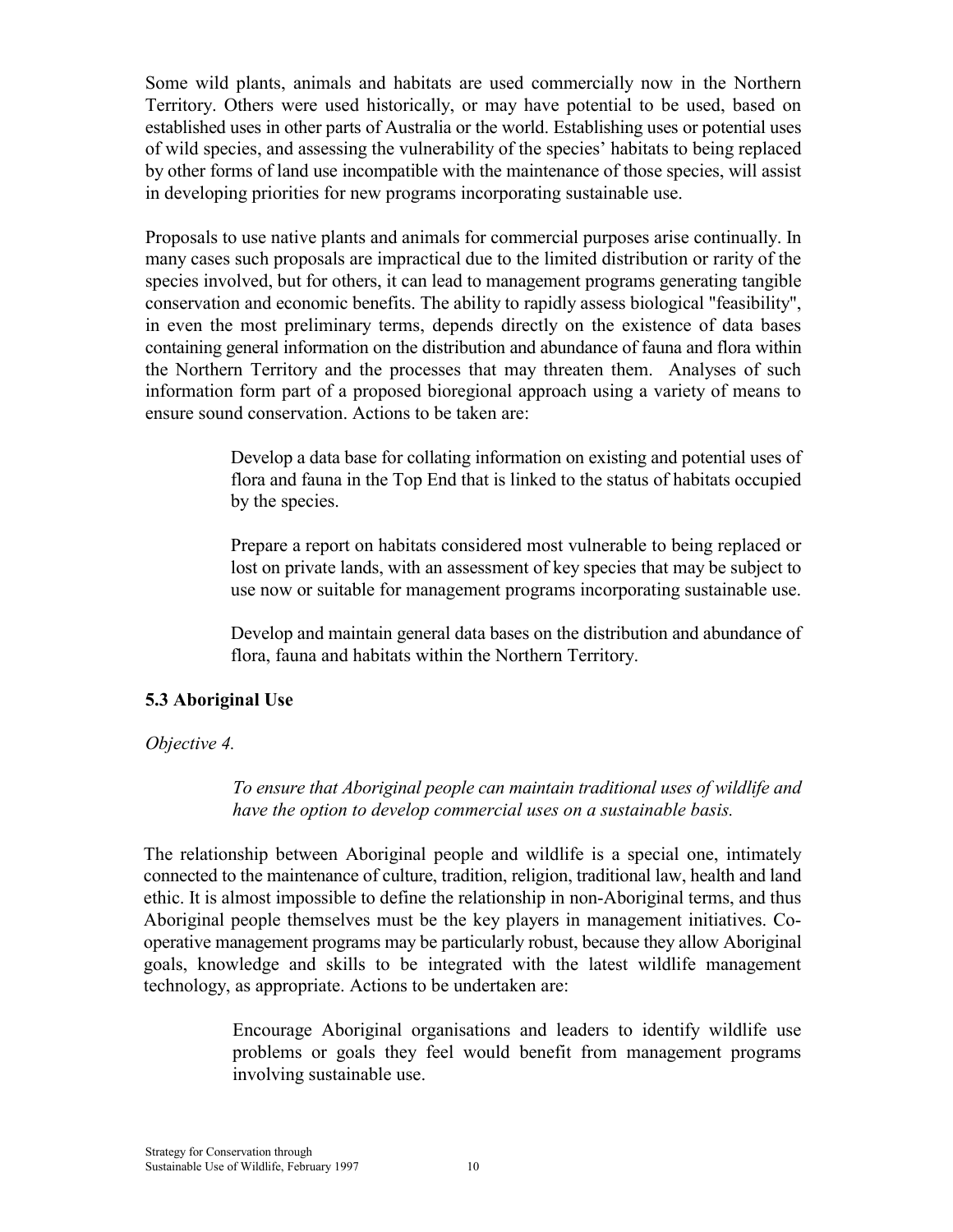Continue to advance co-operative management projects involving sustainable use, including:

- co-operation with Aboriginal people from Cape Arnhem (northeast Arnhem Land) with regard to sea turtle conservation and use;
- co-operation with Aboriginal people from the Maningrida area (northcentral Arnhem Land) with regard to the trial harvesting of crocodiles;
- co-operation with Aboriginal people in the documentation of wild plant and animal uses (Top End generally);
- co-operation with Aboriginal people on the sustainable use of trepang (coastal Arnhem Land).

# **5.4 Co-operative Management**

# *Objective 5.*

 *To investigate options for enhancing the role of landowners in wildlife management through co-operative management agreements.*

Co-operation between regulatory authorities and landowners is a fundamental principle of this *Strategy*, and is particularly important where the culture and traditions of major stakeholders are based on different perceptions of wildlife. In general the rural population views wildlife differently from the urban population, as a consequence of different cultural and traditional values.

The underlying theme of co-operative management is mutual respect for different wildlife values. The involvement of all stakeholders on an equal basis in the identification of management goals, planning processes and the implementation of programs is vital to the success of co-operative management.

The role of Government in co-operative management is usually the provision of technical information and advice, which in the case of Aboriginal Landowners, can be integrated with Aboriginal skills, knowledge and goals. Actions to be taken are:

> Investigate options for the development of co-operative wildlife management programs and agreements incorporating sustainable use, between the Parks and Wildlife Commission of the Northern Territory and both Aboriginal and non-Aboriginal landowners.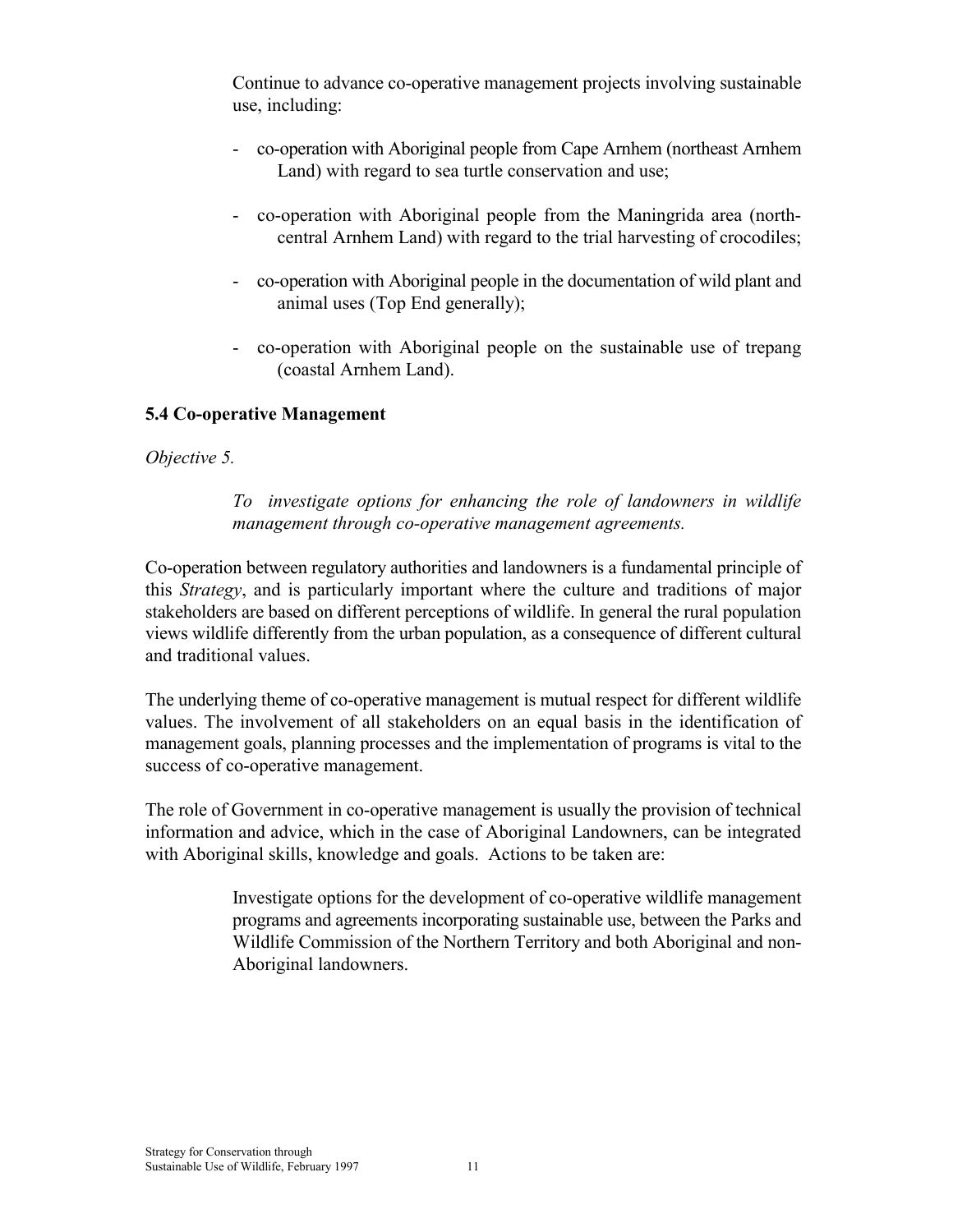## **5.5 Public Awareness and Accountability**

*Objective 6*.

*To make information available to the public on conservation, sustainable use and the operation of management programs incorporating sustainable use.*

It is important that the public is well-informed about wildlife conservation and sustainable use so that they can evaluate objectively the progress of management programs. It is also important that the programs meet the highest standards of professional implementation. Actions to be taken are:

> Ensure management programs and relevant information relating to management decisions are made available to the public.

> Promote an awareness of plant and animal uses and values through publications (posters, books, identikits), talks and presentations.

> Ensure that management trials are carried out professionally and that the results are published in appropriate technical and scientific journals.

# **6. ADMINISTRATION**

The Parks and Wildlife Commission of the Northern Territory is responsible for the management of all wildlife in the Northern Territory. The Commission will be the lead agency implementing this *Strategy*, which will be governed by the Commission's *Wildlife Utilisation Policy*. The *Territory Parks and Wildlife Conservation Act 1993* provides the Commission with the legal framework for implementing the *Strategy*.

The export of wildlife and wildlife products from Australia is also subject to the requirements of the Commonwealth *Wildlife Protection (Regulation of Exports and Imports) Act 1982*. This Act is administered by the Australian Nature Conservation Agency and is the legislation which enables Australia to fulfil its international obligations under CITES.

Under the *Wildlife Protection (Regulation of Exports and Imports) Act 1982* products derived from Australian wildlife may be exported if a management program meets listed criteria, and is approved by the Commonwealth Minister of the Environment. With the exception of fish and plants, the export of live Australian wildlife for commercial purposes is not permitted under the Act, regardless of the merits of the management program or conservation benefits that may flow from it. With this restriction Australia adopts much stricter domestic measures than are required under CITES.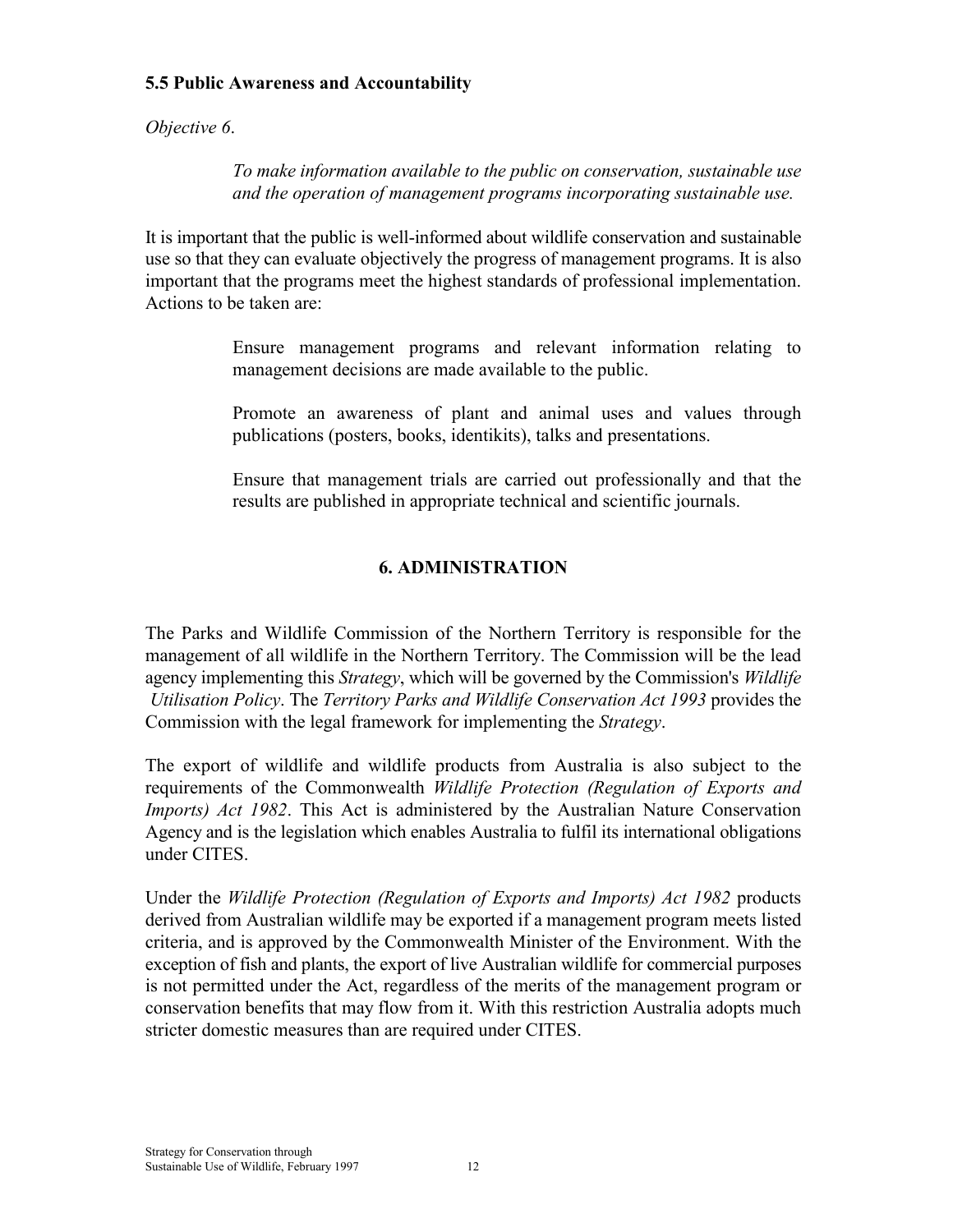#### **7. FURTHER READING**

A variety of reading material is available on conservation, wildlife management and the sustainable use of wildlife. The list below is not exhaustive, but should provide interested readers with sound background material.

- Altman, J.C. (1987). *Hunter Gatherers Today*: *An Aboriginal Economy in North Australia*. Australian Institute of Aboriginal Studies: Canberra.
- Altman, J.C., and Finlayson, J. (1992). Aborigines, tourism and sustainable development. Centre for Aboriginal Economic Policy Research Publ. No. 26/1992. Australian National University: Canberra.
- Barbier, E.B., Burgess, J.C., Swanson, T.M. and Pearce, D.W. (1990). *Elephants, Economics and Ivory*. Earthscan, London.
- Bennett, A., Backhouse, G. and Clarke, T., (Eds) (1995). *People and nature conservation: perspectives on private land use and endangered species recovery*. Transactions of the Royal Zoological Society of NSW, Sydney.
- Bleazley, M. (1993). *Caring for the Earth: a strategy for survivial*. IUCN, UNEP, WWF/Reed, London.
- Bissonette, J.A. and Krausman, P.R., (Eds) (1995). *Integrating people and wildlife for a sustainable future*. The Wildlife Society, Bethesda.
- Ehrlich, P.R. and Daily, G.C. (1993). Science and the management of natural resources. *Ecolological Applications*. **3**: 558-60.
- Freese, C. (1994). *The commercial, consumptive use of wild species: implications for biodiversity conservation*. WWF - International, Washington DC.
- Grigg, G., Hale, P. and Lunney, D., (Eds) (1995). *Conservation through sustainable use of wildlife*. Centre for Conservation Biology, Brisbane.
- Hawley, A.W.L. (1993). *Commercialisation and wildlife management: dancing with the devil*. Krieger, Malabar.
- Holling, C.S. (1993). Investing in research for sustainability. *Ecological Applications*. **3**: 552-5.
- Kiss, A.(Ed.). (1990). *Living with wildlife: wildlife resource management with local participation in Africa*. World Bank, Washington, D.C.

Ludwig, D., Hilborn, R. and Walters (1993). Uncertainty, resource exploitation, and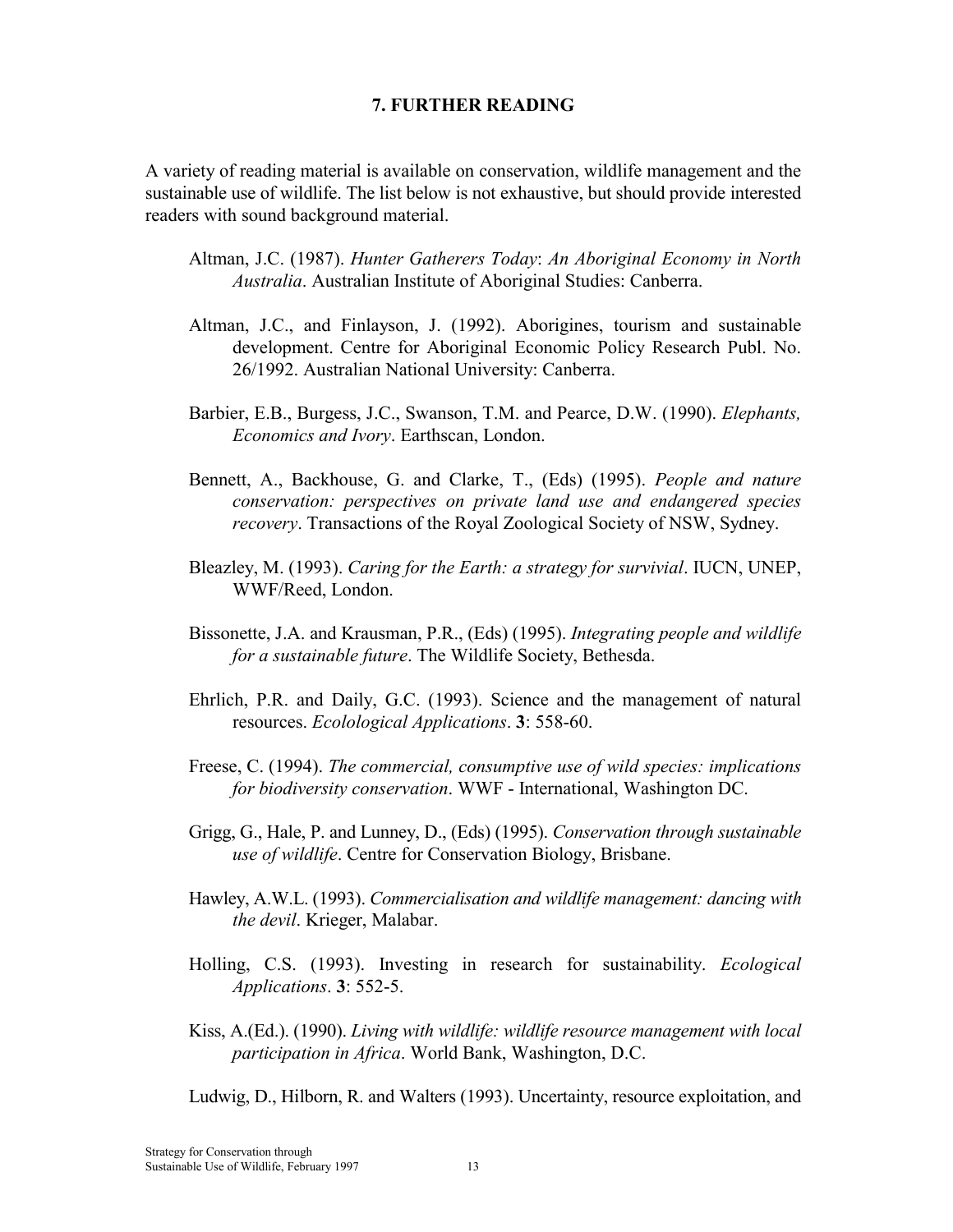conservation: Lessons from History. *Ecological Applications*. **3**: 547-9.

- McNeely, J.A., Miller, K.R., Reid, W.V., Mittermeier, R.A. and Werner, T.B. (1990). *Conserving the World's Biological Diversity*. International Union for the Conservation of Nature and Natural Resources, Gland.
- O'Brien, P. (editor)(1992). *Wildlife Use and Management: Report of a Workshop for Aboriginal and Torres Strait Islander People.* Bureau of Rural Resources Report No. R/2/92. Australian Government Publishing Service: Canberra.
- Rasker, R., Martin, M.V. and Johnson, R.L. (1992). Economic theory versus practice in wildlife management. *Conservation Biology*. **6**: 338-49.
- Repetto, R. (1987). Creating incentives for sustainable forest development. *Ambio*. **16**: 95-99.
- Robinson, J.G. and Redford, K.H., (Eds) (1991). *Neotropical wildlife use and conservation*. University of Chicago Press, Chicago and London.
- Stiles, D. (1994). Tribals and trade: A strategy for cultural and ecological survival. *Ambio*. **23**: 106-111.
- Swanson, T.M. and Barbier, E.B., (Eds) (1992). *Economics for the wilds*. Earthscan, London.
- Walters, C. (1986). *Adaptive management of renewable resources*. McGraw-Hill, New York.
- Webb, G.J.W. and Manolis, S.C. (1993). Conserving Australia's crocodiles through commercial incentives. In, D. Lunney and D. Ayers (Eds) *Herpetology in Australia: a diverse discipline*. Transactions of Royal Zoological Society of New South Wales, Sydney.
- Williams, N.M. and Baines, G., (Eds) (1988). *Traditional ecological knowledge: wisdom for sustainable development*. CRES/ANU, Canberra.
- Wilson, G., McNee, A., and Platts, P. (1992). *Wild Animal Resources: Their Use by Aboriginal Communities.* Australian Government Publishing Service: Canberra.
- World Commission on Environment and Development (1987). *Our common future*. Oxford University Press, Oxford.